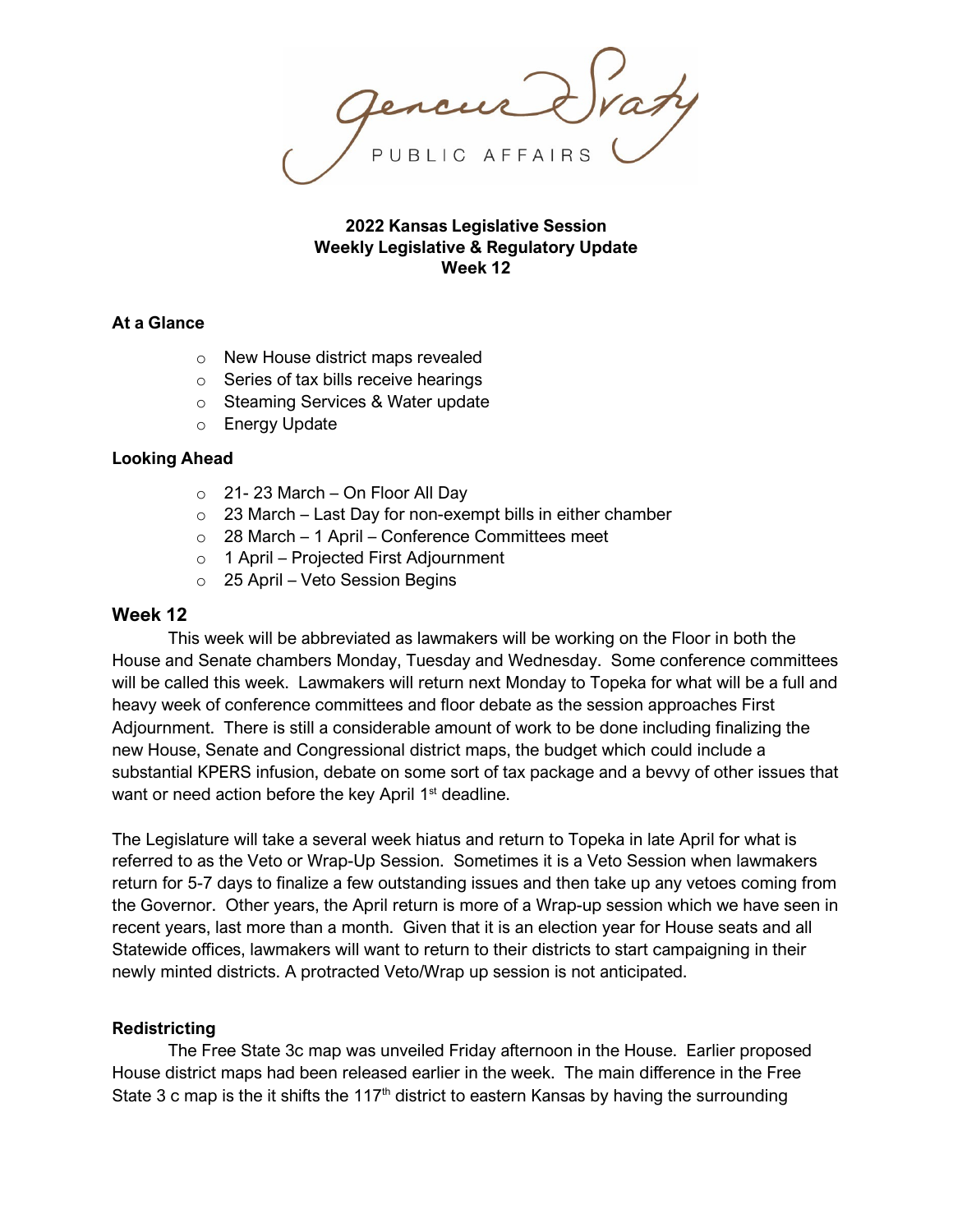legislative districts, all with population decline pick up portions of HD 117. The  $108<sup>th</sup>$  district which was in Ellsworth and Saline counties was shifted east to Johnson County in this map, but in the previously released maps. The Senate map is still pending.



W= Wichita districts 81-101, 103,105 T=Topeka districts 50,52-58 L=Lawrence districts 10,42,44-47 WJ=Wyandotte and Johnson County districts 5,8,14-37,39,43,48,49,78,108,115,121

The Congressional map known as Ad Astra 2 is pending in District Court. The Attorney General did ask for expedited review by the Kansas Supreme Court but the Court said the case needed to be vetted in the lower courts first.

# **Tax**

The Senate Assessment and Taxation Committee had a very busy day on Thursday. The Committee met from 9:30am to the 11:00a to debate a suite of bills then reconvened from noon to 1:30p. There was an additional session later in the afternoon targeted specifically to repealing the property tax exemption for renewable energy, but the effort failed. The House shell bill that was going to be the vehicle to expediate the legislative process to repeal the property tax exemption related to technical and community college and tax breaks for charitable giving. That bill did advance from the committee. The noon hour session featured a dizzying amount of movement of bills. Between 23 and 25 bills were moved out of committee on Thursday. Senate bills were combined and inserted into old House bills, the contents of Senate bills were striped to add new language – some of which had never received a hearing – other bills were added to Senate shells because the original bill stalled out before the Senate and a second bite at the apple was wanted. One of the bills that passed created a new 4.5% flat for all tax brackets.

Legislation to lower the food sales tax is still pending before both chambers. It is unlikely the food sales tax moves to 0%. It is more likely it will be reduced from 6.5% to perhaps 3.5% or thereabout. The overall state sales tax may be reduced as well. There is still a \$1 billion projected infusion to KPERS and the X factor for the budget and tax package is the outcome of the APEX project – will it come to Kansas or opt for Tulsa, Oklahoma? If easter Kansas, the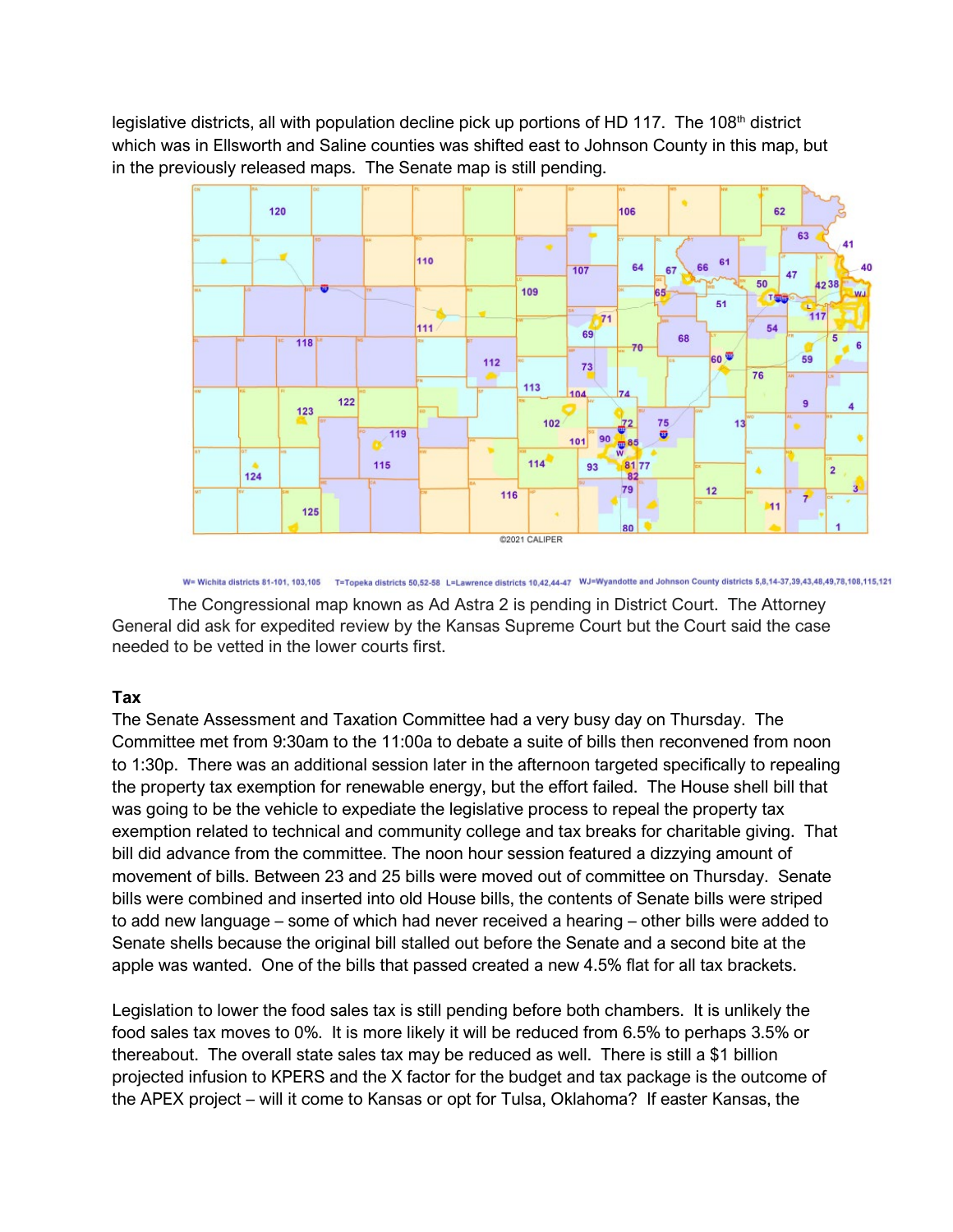economic package approved for project would have an impact on the state's balance sheet over the next three years.

Legislation that has been percolating for several years stemming from a disagreement in Atchison County received a hearing in the House Tax Committee on Thursday. The bill would have statewide implications and would undue the long-standing city/county sales tax sharing formula that is in statute. The Senate took up a similar bill and there are Senators inclined to support the measure.

# **Water**

Senate Agriculture and Natural Resources held a hearing on Senate Bills 548 and 549 last week. SB 548 is the "administrative fix", clarifying and affirming that the Groundwater Management Districts (GMDs) do not have a role in individual water rights. Senate Bill 549 would allow any beneficial use that is not irrigation the opportunity to "opt out" of a GMD, including its fees, assessments, and rules and regulations.

SB 548 and SB 549 emerged late in session as a response to the broader water bill (HB 2686) that had been crafted in the House and later defeated after two years of work from the House Water Committee. That bill had a more expansive look at water issues, including a full reorganization of state water agencies, increased scrutiny on GMDs including a change in how their boards are elected, and increased water fees statewide.

For groups looking at relief from GMD2 in South Central Kansas, the failure of HB 2686 precipitated the need for more tailored legislation to address the GMD2 problem, and SBs 548 and 549 were born late in session and introduced in Senate Federal and State Affairs since it was an exempt committee and could still have introductions of new bills. The hearing Monday was a reflection of the growing disconnect between municipal interests in GMD2 and the agricultural interests that currently dominate the GMD2 board. Proponents for the bill included the Kansas Municipal Utilities, the city of Hays, REAP, the city of Wichita, and numerous other municipalities in South Central Kansas that submitted written testimony. Opponents included Kansas Farm Bureau, and GMDs 2, 3, 4, and 5.

Typical of late-session hearings on difficult topics, the committee was taken aback at the complicated topic. Most members seemed sympathetic to the problems of municipalities but urged the proponents and opponents to "get together and find a solution". Part of the other problem was that Senate hearings are one hour long, and so if two bills are combined into a one-day hearing with multiple conferees on both sides, it makes for a compressed conversation. As it stands, there is little chance of these bills moving this session, but the committee and legislature was put on notice that something needs to change moving forward. There is already talk of the "GMD issue" becoming an interim committee for further study, and these issues will likely return in force next session.

#### **Steaming Services**

The Senate Federal & State Affairs Committee held a hearing on SB 547, which would codify into statute that streaming services are not subject to franchise fees imposed by municipalities.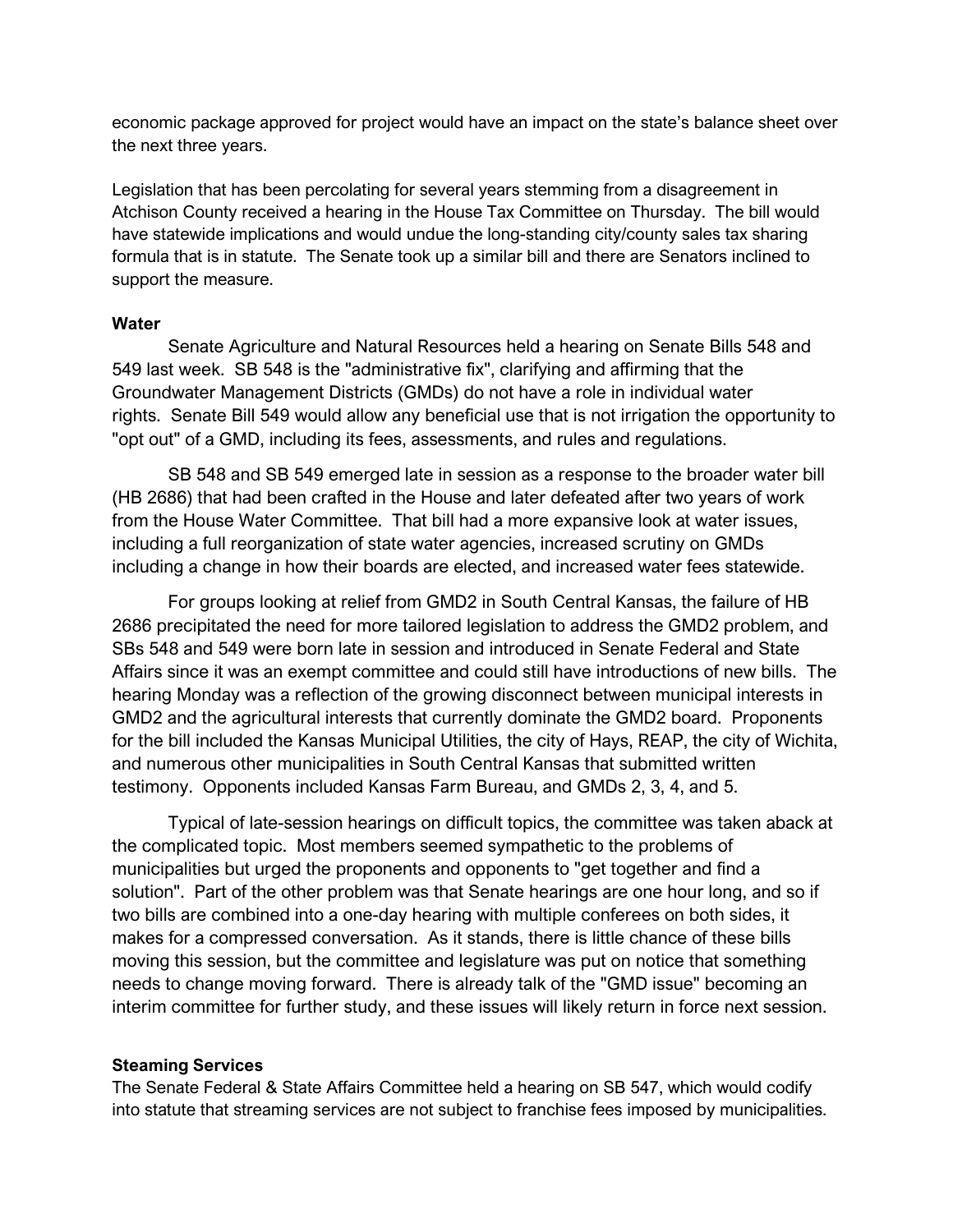The bill was requested after a city in Kansas sought to impose franchise fees on streaming services. The matter is now in the courts. The proponent of the bill was from a law firm representing specifically Dish and Direct TV. He advocated that the bill simply restates current practice which is that streaming services, which do not have infrastructure in the public right of way, should not be charged a franchise fee. The proponent suggested that municipalities could begin imposing fees on all different platforms so customers could see a large pancaking of new fees assessed on all platforms if this bill is not passed. The League opposed the bill alongside the Rural Telecommunications carriers and the Cable Telecommunication Association of Kansas. Many cities provided written opposition testimony as well. Opponents advocated that this bill was introduced late in session – it was – and that the changes proposed in the bill could actually serve as the unraveling of the long-standing regulatory framework related to right -ofway management, franchises, infrastructure build out and associated maintenance fees. There was a healthy number of questions from committee members. It was repeatedly suggested that a comprehensive look at the existing framework might be in order since the last time one was done was in the early 2000s when technology looked, felt and operated much differently. The Chairman is interested in advancing the bill he stated in the committee discussion but would follow the will of the committee. The bill did not advance last week however SB 547 is pending in a committee exempt from legislative deadlines.

# **Coal-Combustion Residual Rule & Energy Matters**

Evergy, Kansas City Board of Public Utilities and Sunflower requested introduction of legislation of legislation that would allow the three generating utilities with operating coal units to modestly increase KDH&E imposed fees on themselves to retain the CCR rule compliance program at the state level rather than with the federal government. SB 417 had a hearing in the House Energy & Utilities Committee on Thursday, March 10 and passed the Committee on Tuesday, March 15<sup>th</sup>. The bill will be taken up on the House floor Monday, March 21<sup>st</sup>.

Senator Mike Thompson (R-Shawnee) introduced eight separate pieces of legislation this ranging direct targeting renewable energy – both new development and operating projects.

- 1. SB 323 landowner contracts
- 2. SB 324 contracting process and county interaction
- 3. SB 325 statewide zoning, protest petition
- 4. SB 349 sound/lighting/health effects, setbacks
- 5. SB 374 property tax exemption repeal
- 6. SB 381 non-participating landowner compensation formula
- 7. SB 383 solar siting
- 8. SB 478 light mitigation technologies

**SB 323** and **324** failed after receiving a hearing in Senate Utilities. **SB 325** received two-days of hearing in the Senate Local Government Committee and then was not debated further. **SB 349** failed in Senate Utilities – the Chairman delivered a speech at the conclusion of a hearing announcing that SB 349 did not have the votes to make it out of committee, but that he was not deterred. He would continue on to fight on behalf of aggrieved landowners and counties. **SB 381** and **SB 383** did not receive a hearing in advanced of a critical legislative deadline. **SB 478,**